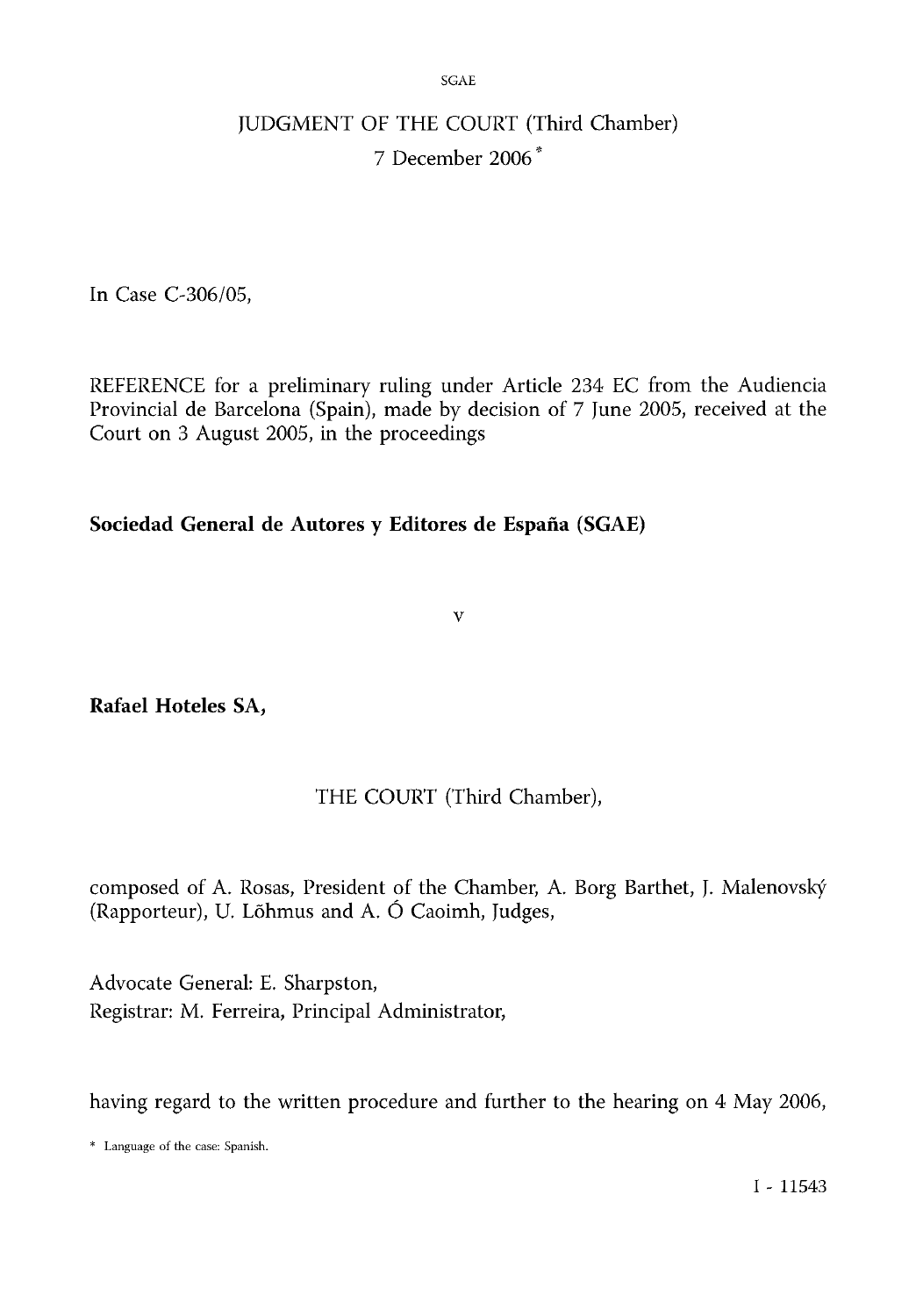after considering the observations submitted on behalf of:

- the Sociedad General de Autores y Editores de España (SGAE), by R. Gimeno-Bayón Cobos and P. Hernández Arroyo, abogados,
- Rafael Hoteles SA, by R. Tornero Moreno, abogado,
- the French Government, by G. de Bergues and J.-C. Niollet, acting as Agents,
- Ireland, by D.J. O'Hagan, acting as Agent, assisted by N. Travers BL,
- the Austrian Government, by C. Pesendorfer, acting as Agent,
- the Polish Government, by K. Murawski, U. Rutkowska and P. Derwicz, acting as Agents,
- the Commission of the European Communities, by J.R. Vidal Puig and W. Wils, acting as Agents,

after hearing the Opinion of the Advocate General at the sitting on 13 July 2006,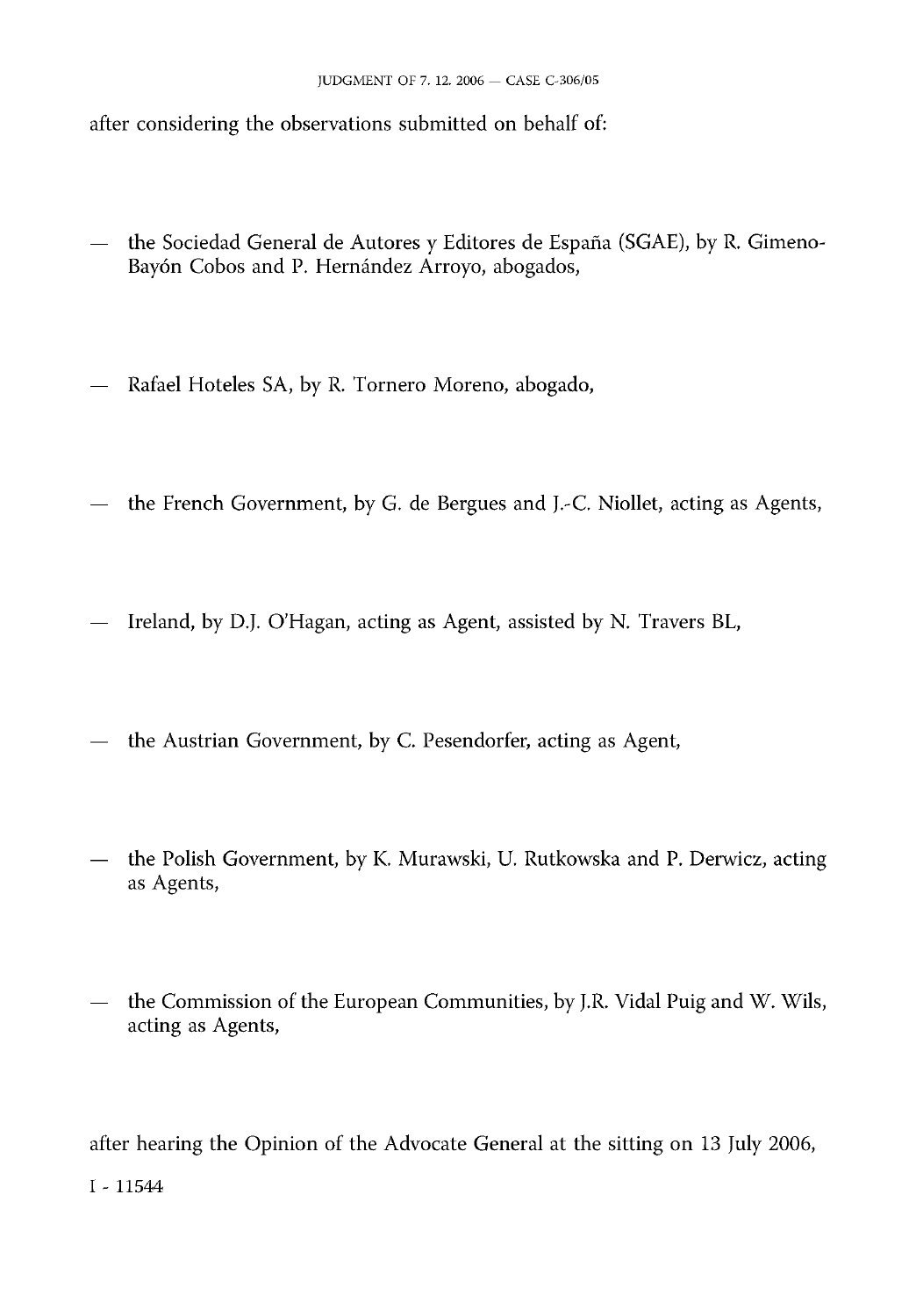gives the following

#### Judgment

- <sup>1</sup> The reference for a preliminary ruling concerns the interpretation of Article 3 of Directive 2001/29/EC of the European Parliament and of the Council of 22 May 2001 on the harmonisation of certain aspects of copyright and related rights in the information society (OJ 2001 L 167, p. 10).
- <sup>2</sup> This reference was made in the context of proceedings between the Sociedad General de Autores y Editores de España (SGAE) and Rafael Hoteles SA ('Rafael'), concerning the alleged infringement, by the latter, of intellectual property rights managed by SGAE.

Legal context

*Applicable international law*

<sup>3</sup> The Agreement on Trade-Related Aspects of Intellectual Property Rights ('the TRIPs Agreement'), as set out in Annex 1C to the Marrakesh Agreement establishing the World Trade Organisation, was approved on behalf of the European Community by Council Decision 94/800/EC of 22 December 1994 concerning the conclusion on behalf of the European Community, as regards matters within its competence, of the agreements reached in the Uruguay Round multilateral negotiations (1986-1994) (OJ 1994 L 336, p. 1).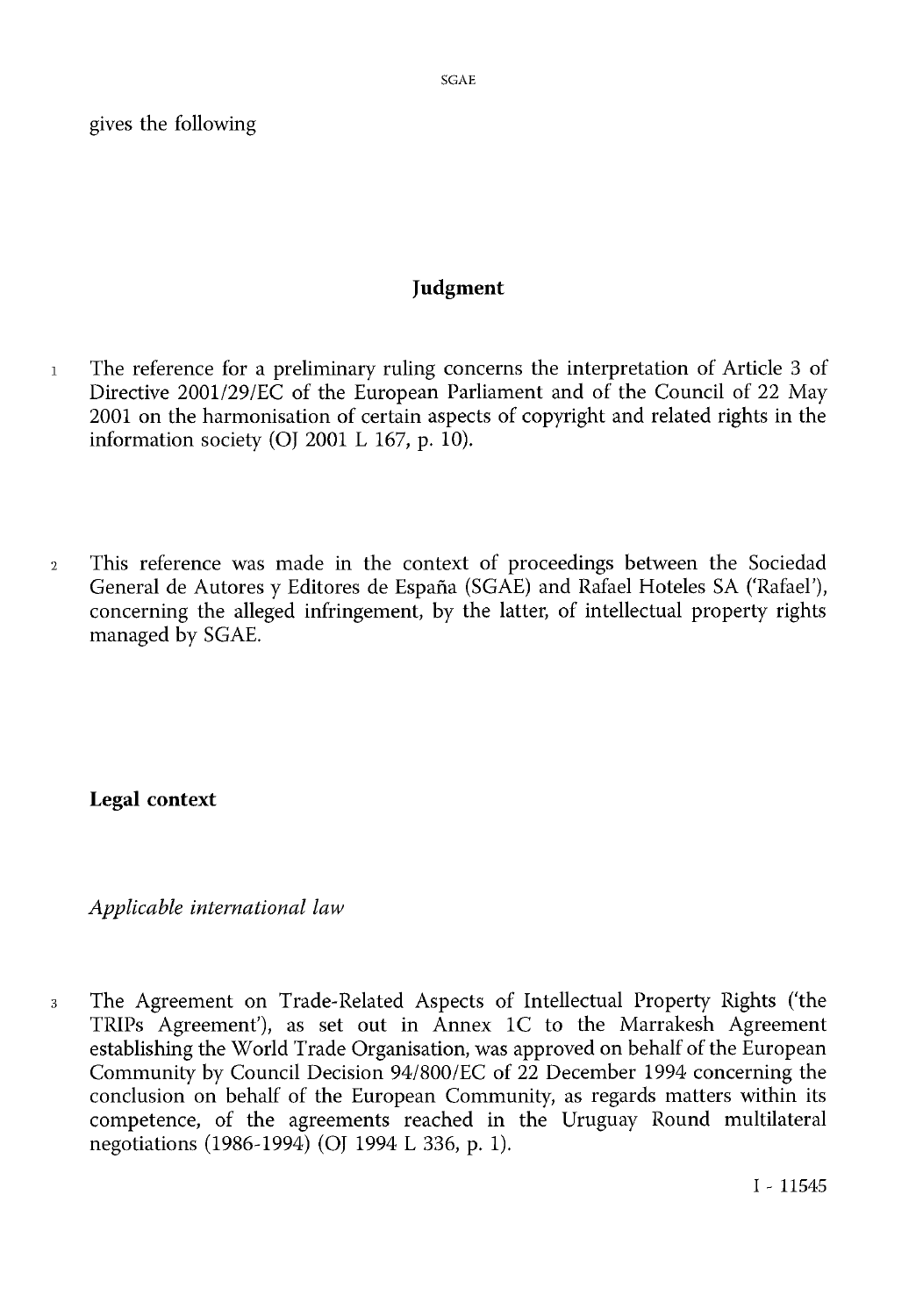<sup>4</sup> Article 9(1) of the TRIPs Agreement provides:

'Members shall comply with Articles 1 through 21 of the Berne Convention (1971) and the Appendix thereto. However, Members shall not have rights or obligations under this Agreement in respect of the rights conferred under Article 6bis of that Convention or of the rights derived therefrom.'

<sup>5</sup> Article 11 of the Berne Convention for the Protection of Literary and Artistic Works (Paris Act of 24 July 1971), as amended on 28 September 1979 ('the Berne Convention') provides:

'1. Authors of dramatic, dramatico-musical and musical works shall enjoy the exclusive right of authorising:

- (i) the public performance of their works, including such public performance by any means or process;
- (ii) any communication to the public of the performance of their works.

<sup>2.</sup> Authors of dramatic or dramatico-musical works shall enjoy, during the full term of their rights in the original works, the same rights with respect to translations thereof.'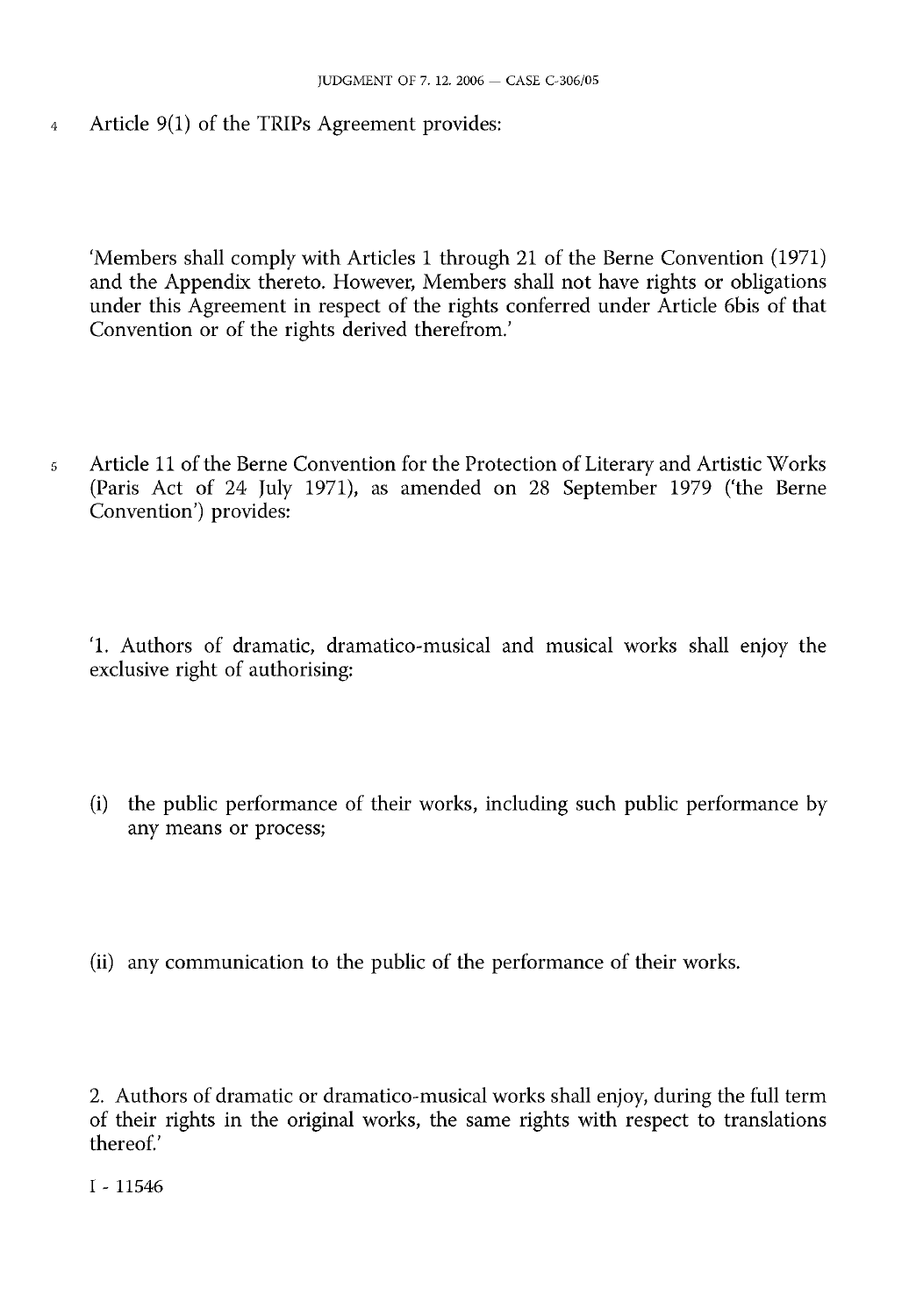SGAE

<sup>6</sup> Article 11*bis*(1) of the Berne Convention provides:

'Authors of literary and artistic works shall enjoy the exclusive right of authorising:

- (i) the broadcasting of their works or the communication thereof to the public by any other means of wireless diffusion of signs, sounds or images;
- (ii) any communication to the public by wire or by rebroadcasting of the broadcast of the work, when this communication is made by an organization other than the original one;
- (iii) the public communication by loudspeaker or any other analogous instrument transmitting, by signs, sounds or images, the broadcast of the work.'
- <sup>7</sup> The World Intellectual Property Organisation (WIPO) adopted in Geneva, on 20 December 1996, the WIPO Performances and Phonograms Treaty and the WIPO Copyright Treaty. Those two treaties were approved on behalf of the Community by Council Decision 2000/278/EC of 16 March 2000 (OJ 2000 L 89, p. 6).
- <sup>8</sup> Article 8 of the WIPO Copyright Treaty provides:

'Without prejudice to the provisions of Articles 11(1)(ii), 11*bis*(1)(i) and (ii), 11*ter*(1)(ii), 14(1)(ii) and 14*bis*(1) of the Berne Convention, authors of literary and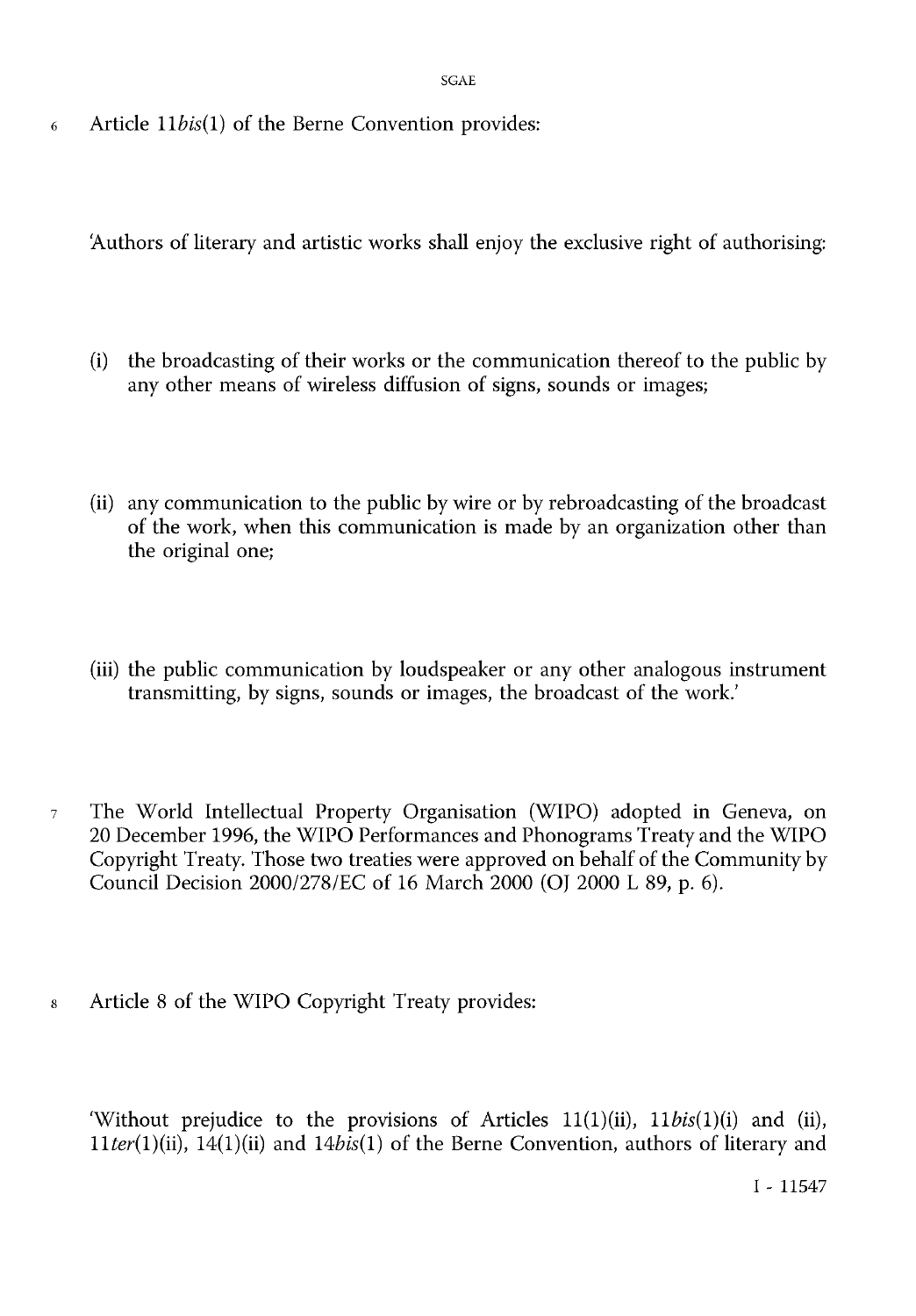artistic works shall enjoy the exclusive right of authorising any communication to the public of their works, by wire or wireless means, including the making available to the public of their works in such a way that members of the public may access these works from a place and at a time individually chosen by them.'

- <sup>9</sup> Joint declarations concerning the WIPO Copyright Treaty were adopted by the Diplomatic Conference on 20 December 1996.
- <sup>10</sup> The joint declaration concerning Article 8 of that Treaty provides:

'It is understood that the mere provision of physical facilities for enabling or making a communication does not in itself amount to communication within the meaning of this Treaty or the Berne Convention. It is further understood that nothing in Article 8 precludes a Contracting Party from applying Article 11*bis*(2).'

*Community legislation*

<sup>11</sup> The ninth recital in the preamble to Directive 2001/29 states:

'Any harmonisation of copyright and related rights must take as a basis a high level of protection, since such rights are crucial to intellectual creation. Their protection helps to ensure the maintenance and development of creativity in the interests of authors, performers, producers, consumers, culture, industry and the public at large. Intellectual property has therefore been recognised as an integral part of property.'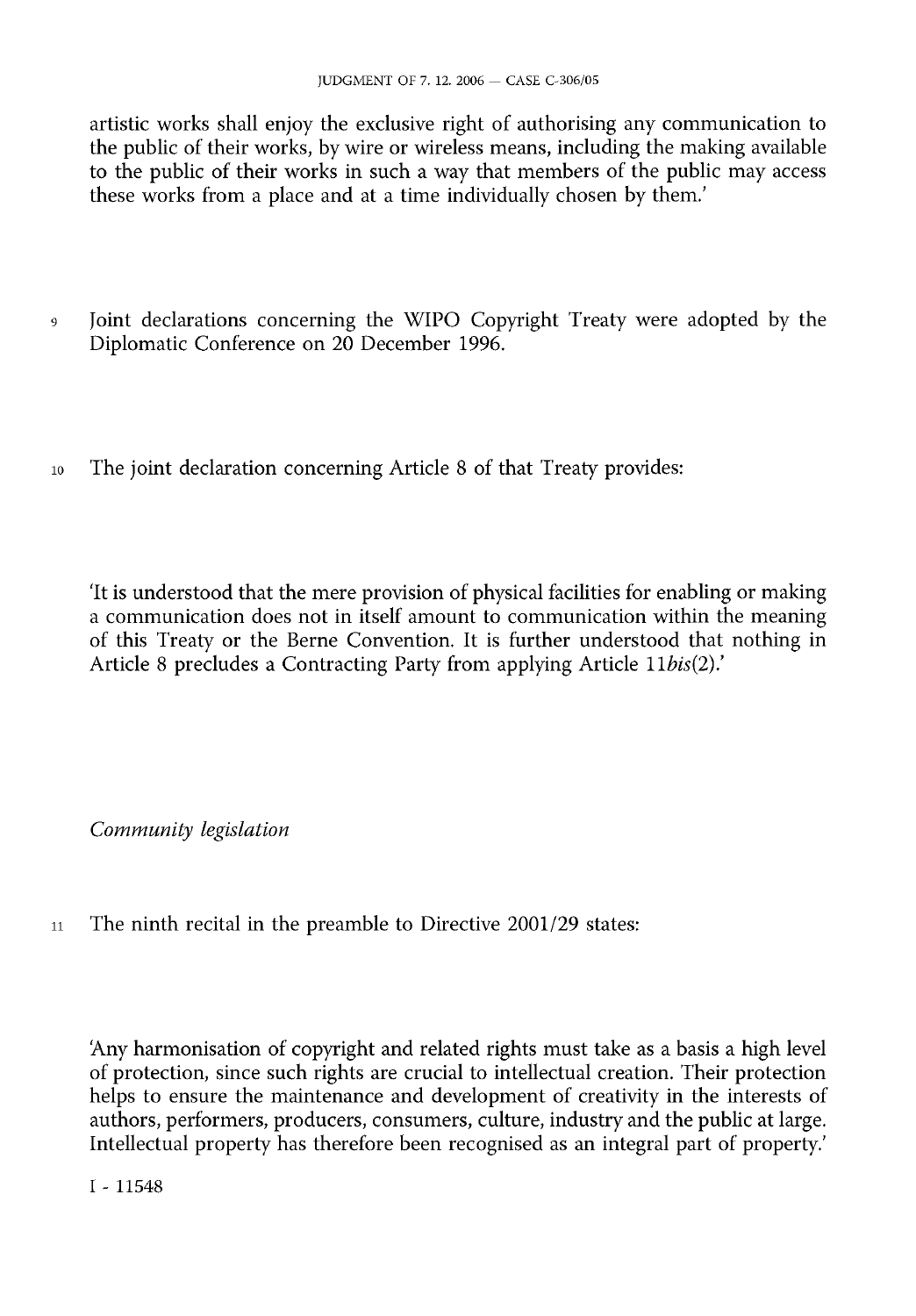SGAE

 $12$  The 10th recital in the preamble to that directive states:

'If authors or performers are to continue their creative and artistic work, they have to receive an appropriate reward for the use of their work, as must producers in order to be able to finance this work. The investment required to produce products such as phonograms, films or multimedia products, and services such as "ondemand" services, is considerable. Adequate legal protection of intellectual property rights is necessary in order to guarantee the availability of such a reward and provide the opportunity for satisfactory returns on this investment.'

<sup>13</sup> The 15th recital in the preamble to that directive states:

'The Diplomatic Conference held under the auspices of the [WIPO] in December 1996 led to the adoption of two new Treaties, the [WIPO Copyright Treaty] and the [WIPO Performances and Phonograms Treaty], dealing respectively with the protection of authors and the protection of performers and phonogram producers. Those Treaties update the international protection for copyright and related rights significantly, not least with regard to the so-called "digital agenda", and improve the means to fight piracy world-wide. The Community and a majority of Member States have already signed the Treaties and the process of making arrangements for the ratification of the Treaties by the Community and the Member States is under way. This Directive also serves to implement a number of the new international obligations.'

<sup>14</sup> The 23rd recital in the preamble to that directive states:

'This Directive should harmonise further the author's right of communication to the public. This right should be understood in a broad sense covering all communica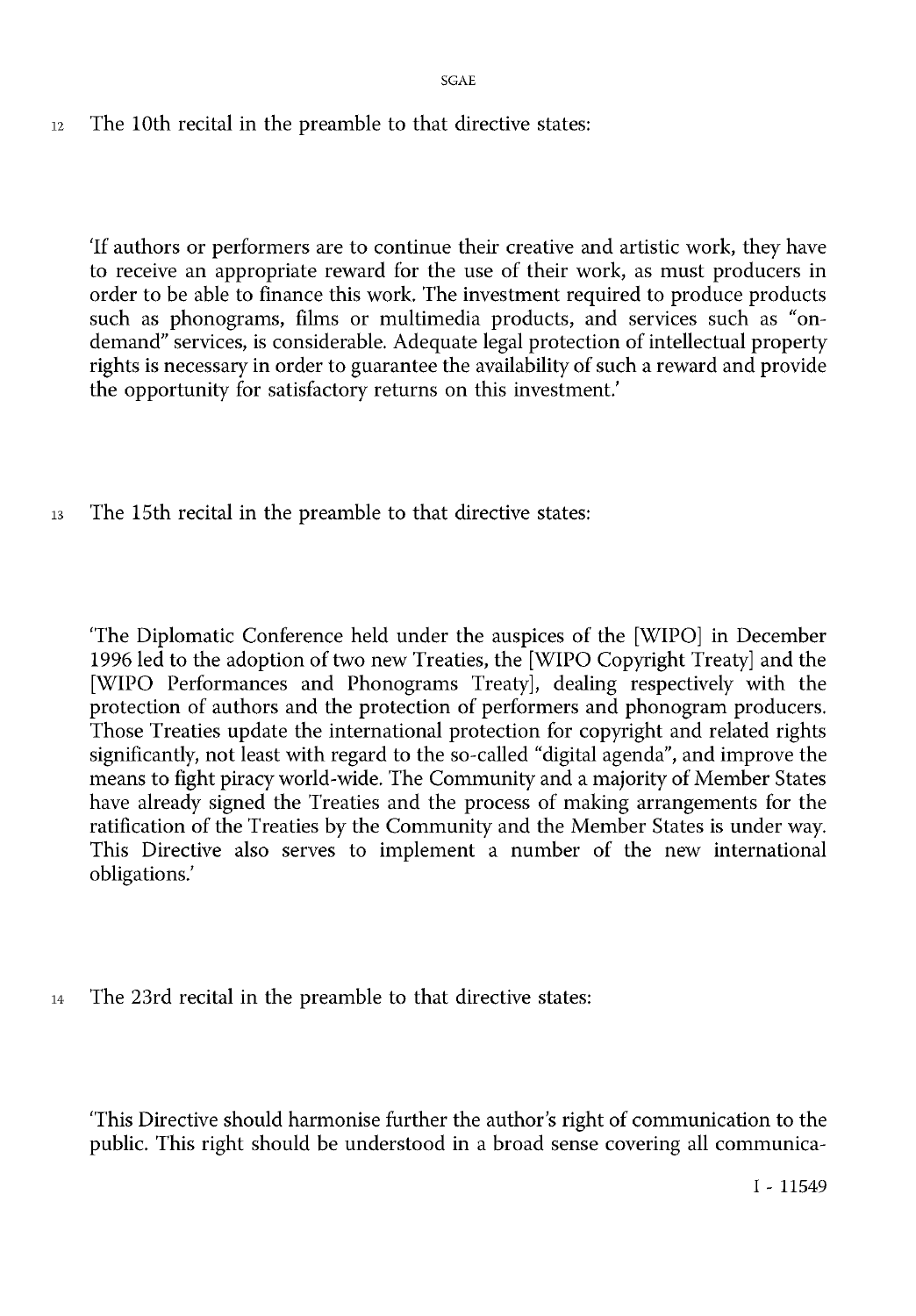tion to the public not present at the place where the communication originates. This right should cover any such transmission or retransmission of a work to the public by wire or wireless means, including broadcasting. This right should not cover any other acts.'

<sup>15</sup> The 27th recital in the preamble to Directive 2001/29 states:

'The mere provision of physical facilities for enabling or making a communication does not in itself amount to communication within the meaning of this Directive.'

<sup>16</sup> Article 3 of that directive provides:

'1. Member States shall provide authors with the exclusive right to authorise or prohibit any communication to the public of their works, by wire or wireless means, including the making available to the public of their works in such a way that members of the public may access them from a place and at a time individually chosen by them.

2. Member States shall provide for the exclusive right to authorise or prohibit the making available to the public, by wire or wireless means, in such a way that members of the public may access them from a place and at a time individually chosen by them:

(a) for performers, of fixations of their performances;

(b) for phonogram producers, of their phonograms;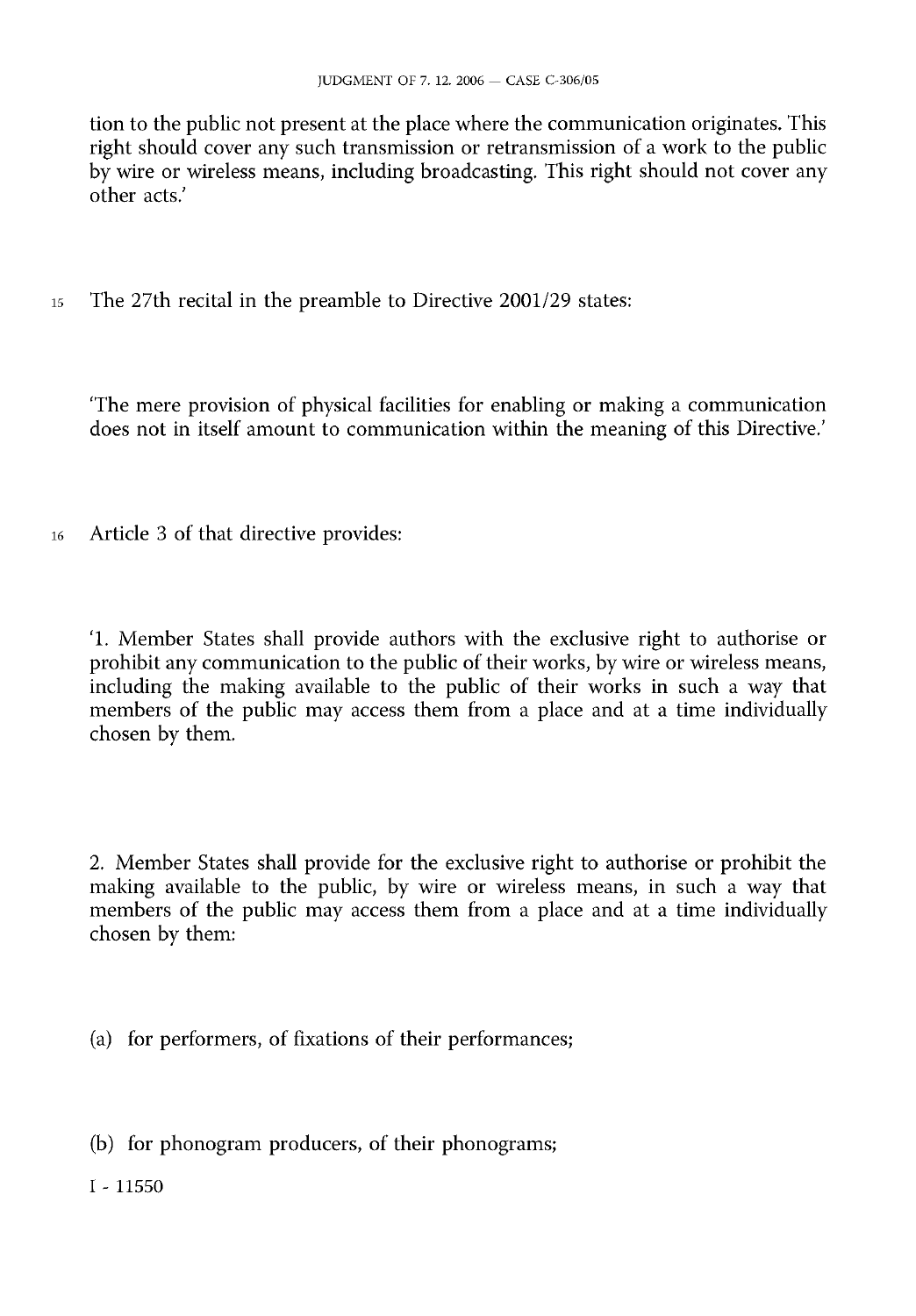- (c) for the producers of the first fixations of films, of the original and copies of their films;
- (d) for broadcasting organisations, of fixations of their broadcasts, whether these broadcasts are transmitted by wire or over the air, including by cable or satellite.

3. The rights referred to in paragraphs 1 and 2 shall not be exhausted by any act of communication to the public or making available to the public as set out in this Article.'

*National legislation*

- <sup>17</sup> The codified text of the Law on intellectual property, which rectifies, clarifies and harmonises the legislative provisions in force in that area ('the LIP'), was approved by Royal Legislative Decree No 1/1996 of 12 April 1996 (BOE No 97 of 22 April 1996).
- <sup>18</sup> Article 17 of the LIP provides:

'The author has the exclusive rights of exploitation of his works regardless of their form and, inter alia, the exclusive rights of reproduction, distribution, public communication and conversion which cannot be exercised without his permission except in circumstances laid down in this Law.'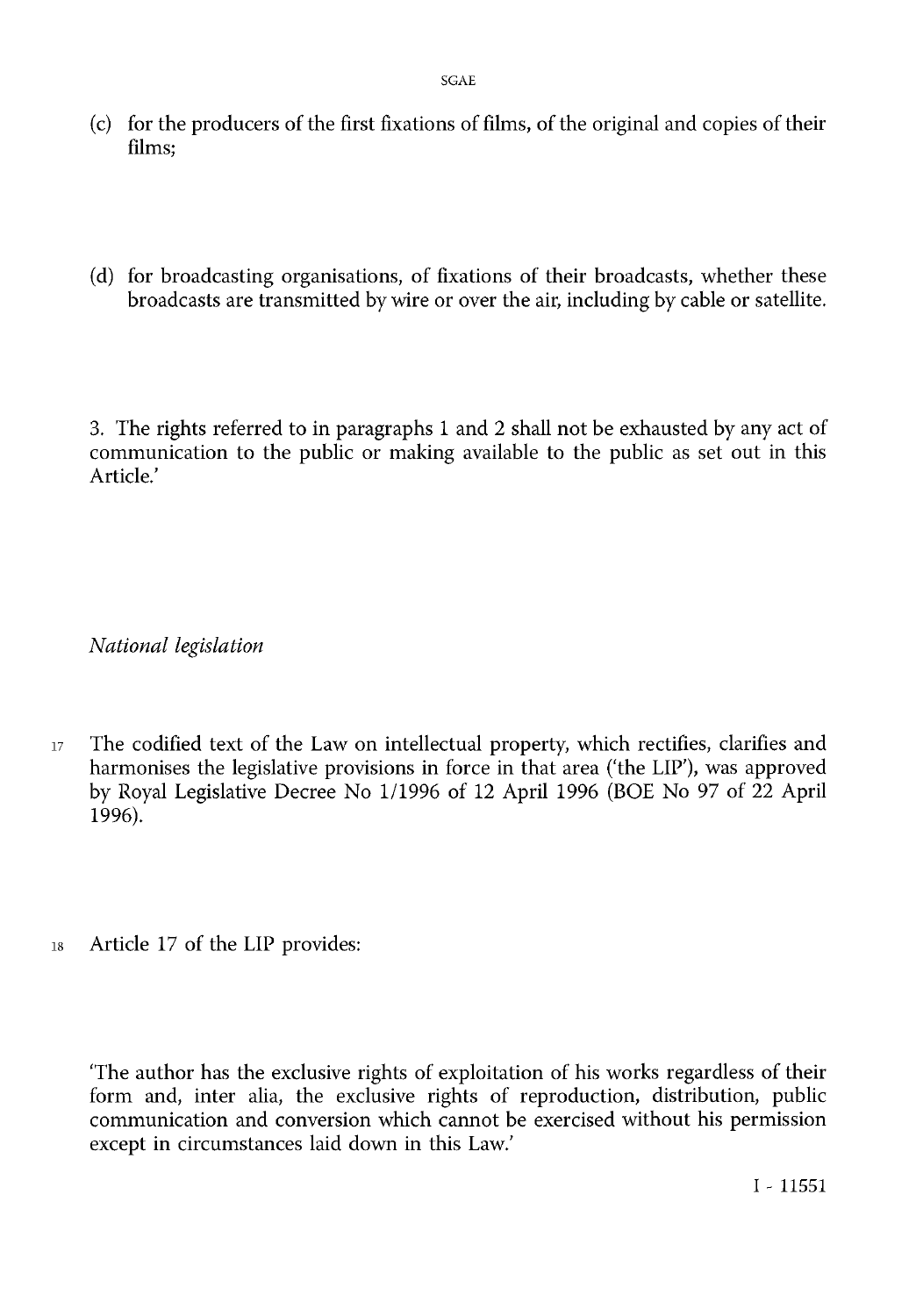<sup>19</sup> Article 20(1) of the LIP provides:

'Public communication shall mean any act by which a number of persons can have access to the work without prior distribution of copies to each of those persons.

Communication which takes place within a strictly domestic location which is not integrated into or connected to a distribution network of any kind shall not be classified as public.'

## The main proceedings and the questions referred for a preliminary ruling

- <sup>20</sup> SGAE is the body responsible for the management of intellectual property rights in Spain.
- <sup>21</sup> SGAE took the view that the use of television sets and the playing of ambient music within the hotel owned by Rafael, during the period from June 2002 to March 2003, involved communication to the public of works belonging to the repertoire which it manages. Considering that those acts were carried out in breach of the intellectual property rights attached to the works, SGAE brought an action for compensation against Rafael before the Juzgado de Primera Instancia (Court of First Instance) No 28, Barcelona (Spain).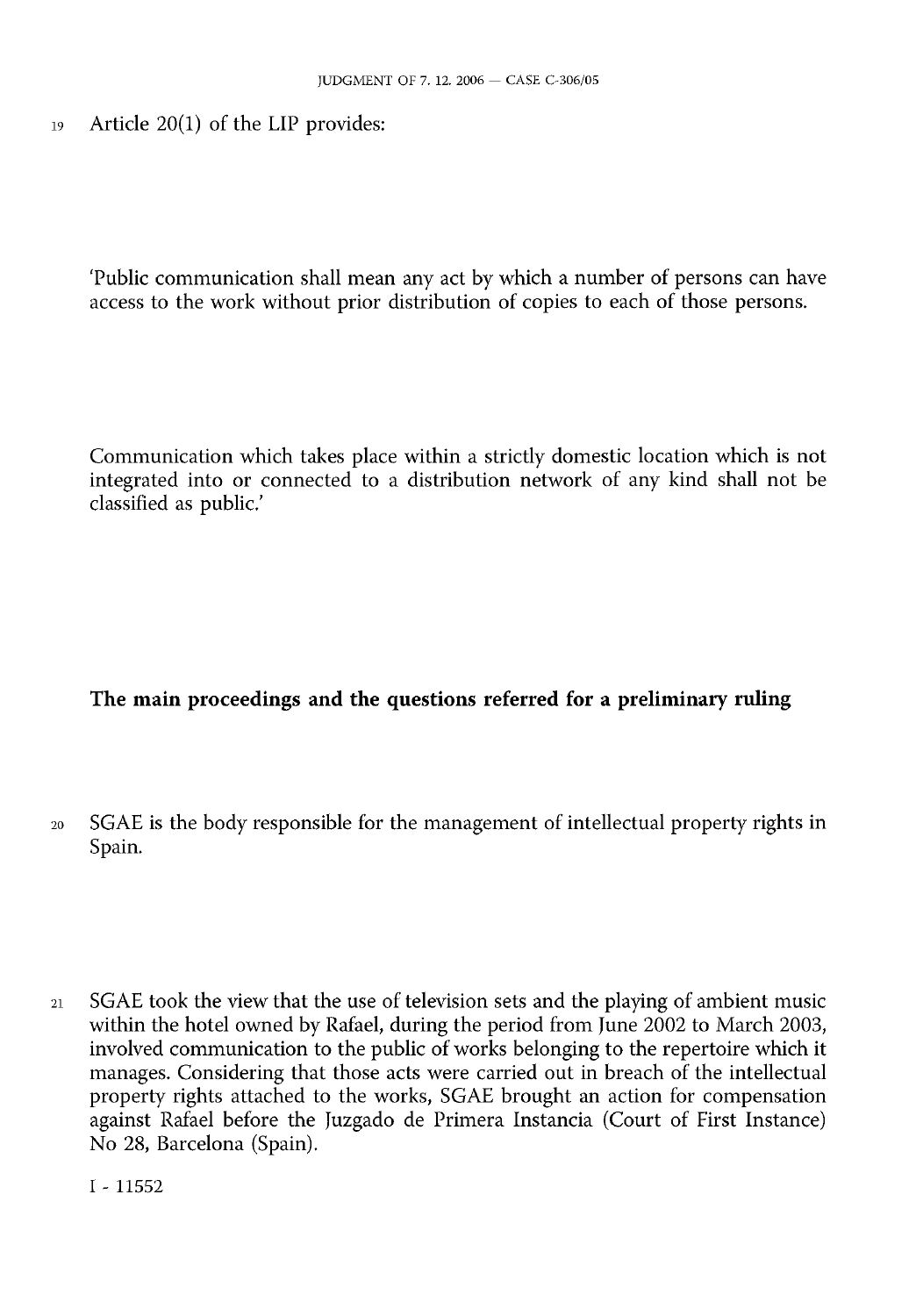<sup>22</sup> By decision of 6 June 2003, that court partially rejected the claim. It took the view that the use of television sets in the hotel's rooms did not involve communication to the public of works managed by SGAE. It considered, on the other hand, that the claim was well founded as regards the well-known existence in hotels of communal areas with television sets and where ambient music is played.

<sup>23</sup> SGAE and Rafael both brought appeals before the Audiencia Provincial (Provincial Court) de Barcelona, which decided to stay the proceedings and to refer the following questions to the Court of Justice for a preliminary ruling:

'(1) Does the installation in hotel rooms of television sets to which a satellite or terrestrial television signal is sent by cable constitute an act of communication to the public which is covered by the harmonisation of national laws protecting copyright provided for in Article 3 of Directive [2001/29]?

(2) Is the fact of deeming a hotel room to be a strictly domestic location, so that communication by means of television sets to which is fed a signal previously received by the hotel is not regarded as communication to the public, contrary to the protection of copyright pursued by Directive [2001/29]?

(3) For the purposes of protecting copyright in relation to acts of communication to the public provided for in Directive [2001/29], can a communication that is effected through a television set inside a hotel bedroom be regarded as public because successive viewers have access to the work?'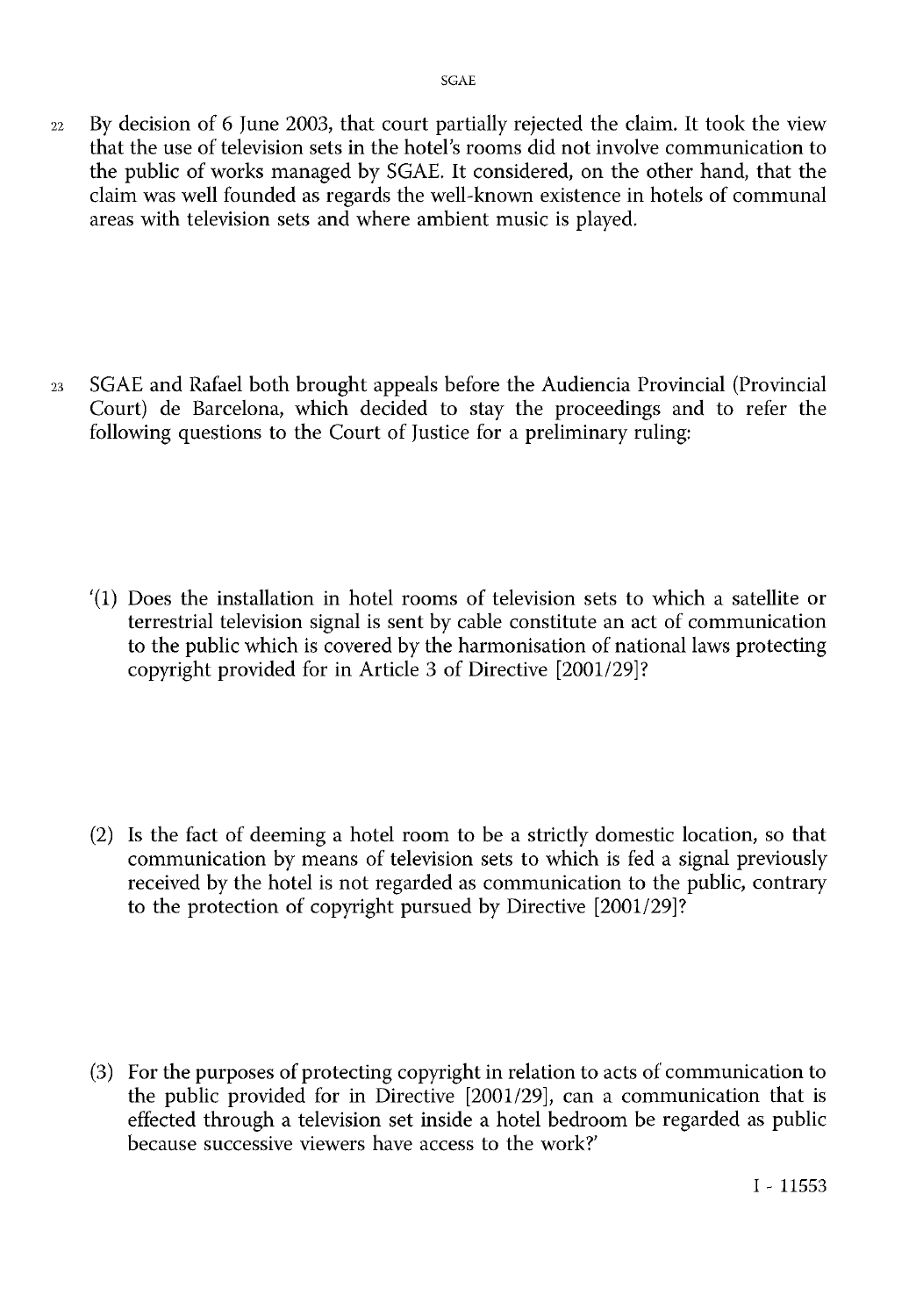#### The request to have the oral procedure reopened

- <sup>24</sup> By letter received at the Court of Justice on 12 September 2006, Rafael requested the reopening of the oral procedure, pursuant to Article 61 of the Rules of Procedure of the Court of Iustice.
- <sup>25</sup> That request is based on the alleged inconsistency of the Advocate General's Opinion. Rafael submits that the negative response in the Opinion to the first question unavoidably implies a negative response to the second and third questions, whereas the Advocate General suggests that the answer to the latter questions should be in the affirmative.
- <sup>26</sup> On that point, it is appropriate to recall that neither the Statute of the Court of Justice nor the Rules of Procedure make provision for the parties to submit observations in response to the Advocate General's Opinion (see, in particular, Case C-259/04 *Emanuel* [2006] ECR I-3089, paragraph 15).
- <sup>27</sup> The Court may, certainly, of its own motion, on a proposal from the Advocate General or at the request of the parties, order that the oral procedure should be reopened in accordance with Article 61 of its Rules of Procedure, if it considers that it lacks sufficient information or that the case must be dealt with on the basis of an argument which has not been debated between the parties (see, in particular, Case C-209/01 *Schilling and Fleck-Schilling* [2003] ECR I-13389, paragraph 19, and Case C-30/02 *Recheio — Cash & Carry* [2004] ECR I-6051, paragraph 12).
- <sup>28</sup> However, the Court finds that in the present case it has all the information necessary to give judgment.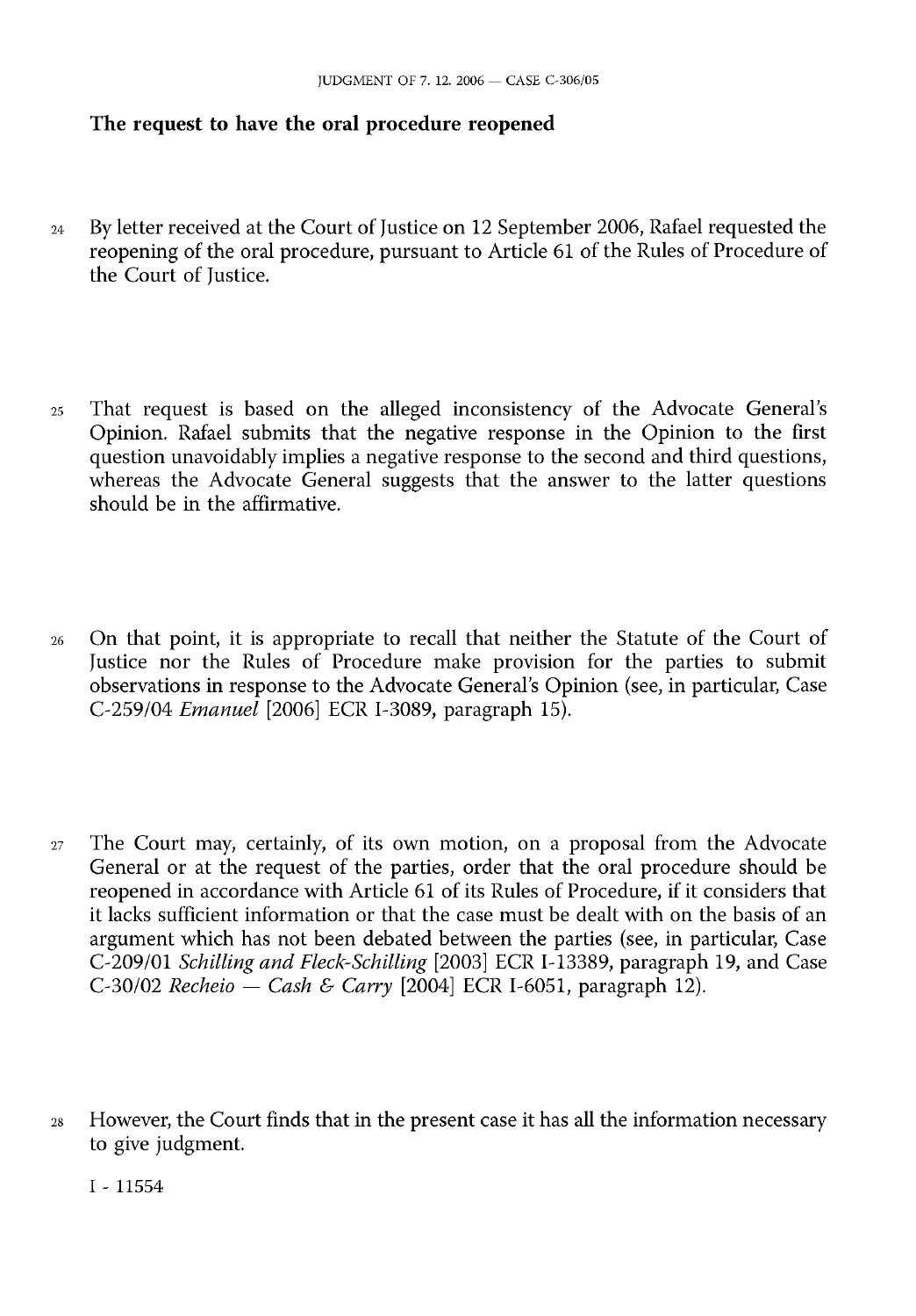<sup>29</sup> Consequently, there is no need to order the reopening of the oral procedure.

The questions

*Preliminary observations*

- <sup>30</sup> It should be stated at the outset that, contrary to Rafael's submissions, the situation at issue in the main proceedings does not fall within Council Directive 93/83/EEC of 27 September 1993 on the coordination of certain rules concerning copyright and rights related to copyright applicable to satellite broadcasting and cable retransmission (OJ 1993 L 248, p. 15), but within Directive 2001/29. The latter applies to all communications to the public of protected works, whereas Directive 93/83 only provides for minimal harmonisation of certain aspects of protection of copyright and related rights in the case of communication to the public by satellite or cable retransmission of programmes from other Member States. As the Court has already held, unlike Directive 2001/29, this minimal harmonisation does not provide information to enable the Court to reply to a question concerning a situation similar to that which is the subject of the questions referred for a preliminary ruling (see, to that effect, Case C-293/98 *Egeda* [2000] ECR I-629, paragraphs 25 and 26).
- <sup>31</sup> Next, it should be noted that the need for uniform application of Community law and the principle of equality require that where provisions of Community law make no express reference to the law of the Member States for the purpose of determining their meaning and scope, as is the case with Directive 2001/29/EC, they must normally be given an autonomous and uniform interpretation throughout the Community (see, in particular, Case C-357/98 *Yiadom* [2000] ECR I-9265, paragraph 26, and Case C-245/00 *SENA* [2003] ECR I-1251, paragraph 23). It follows that the Austrian Government cannot reasonably maintain that it is for the Member States to provide the definition of 'public' to which Directive 2001/29 refers but does not define.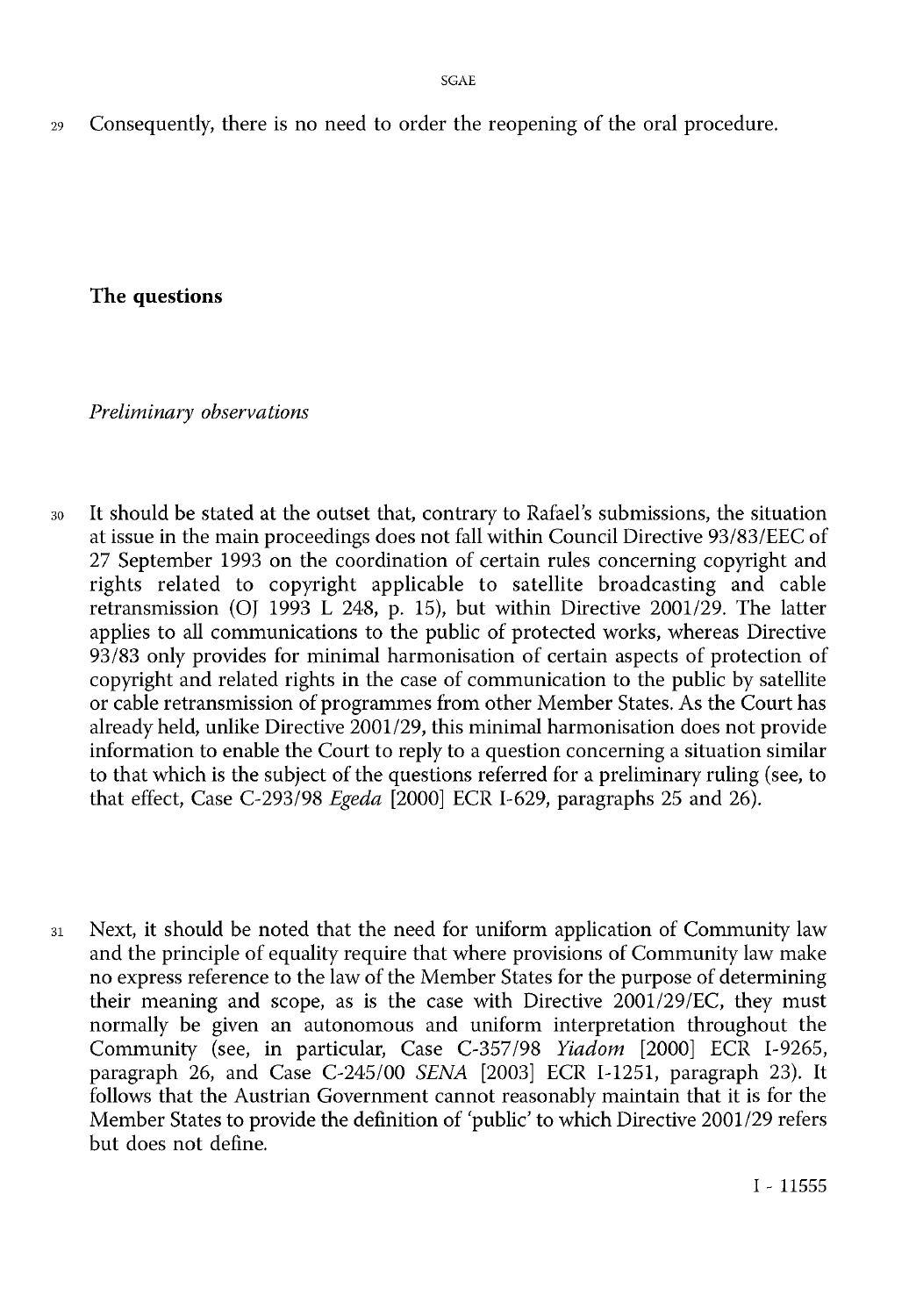*The first and third questions*

- <sup>32</sup> By its first and third questions, which it is appropriate to examine together, the referring court asks, essentially, whether the distribution of a signal through television sets to customers in hotel rooms constitutes communication to the public within the meaning of Article 3(1) of Directive 2001/29, and whether the installation of television sets in hotel rooms constitutes, in itself, an act of that nature.
- <sup>33</sup> In that respect, it should be noted that that Directive does not define 'communication to the public'.
- <sup>34</sup> According to settled case-law, in interpreting <sup>a</sup> provision of Community law it is necessary to consider not only its wording, but also the context in which it occurs and the objectives pursued by the rules of which it is part (see, in particular, Case C-156/98 *Germany* v *Commission* [2000] ECR I-6857, paragraph 50, and Case C-53/05 *Commission* v *Portugal* [2006] ECR I-6215, paragraph 20).
- <sup>35</sup> Moreover, Community legislation must, so far as possible, be interpreted in a manner that is consistent with international law, in particular where its provisions are intended specifically to give effect to an international agreement concluded by the Community (see, in particular, Case C-341/95 *Bettati* [1998] ECR I-4355, paragraph 20 and the case-law cited).
- <sup>36</sup> It follows from the 23rd recital in the preamble to Directive 2001/29 that 'communication to the public' must be interpreted broadly. Such an interpretation is moreover essential to achieve the principal objective of that directive, which, as can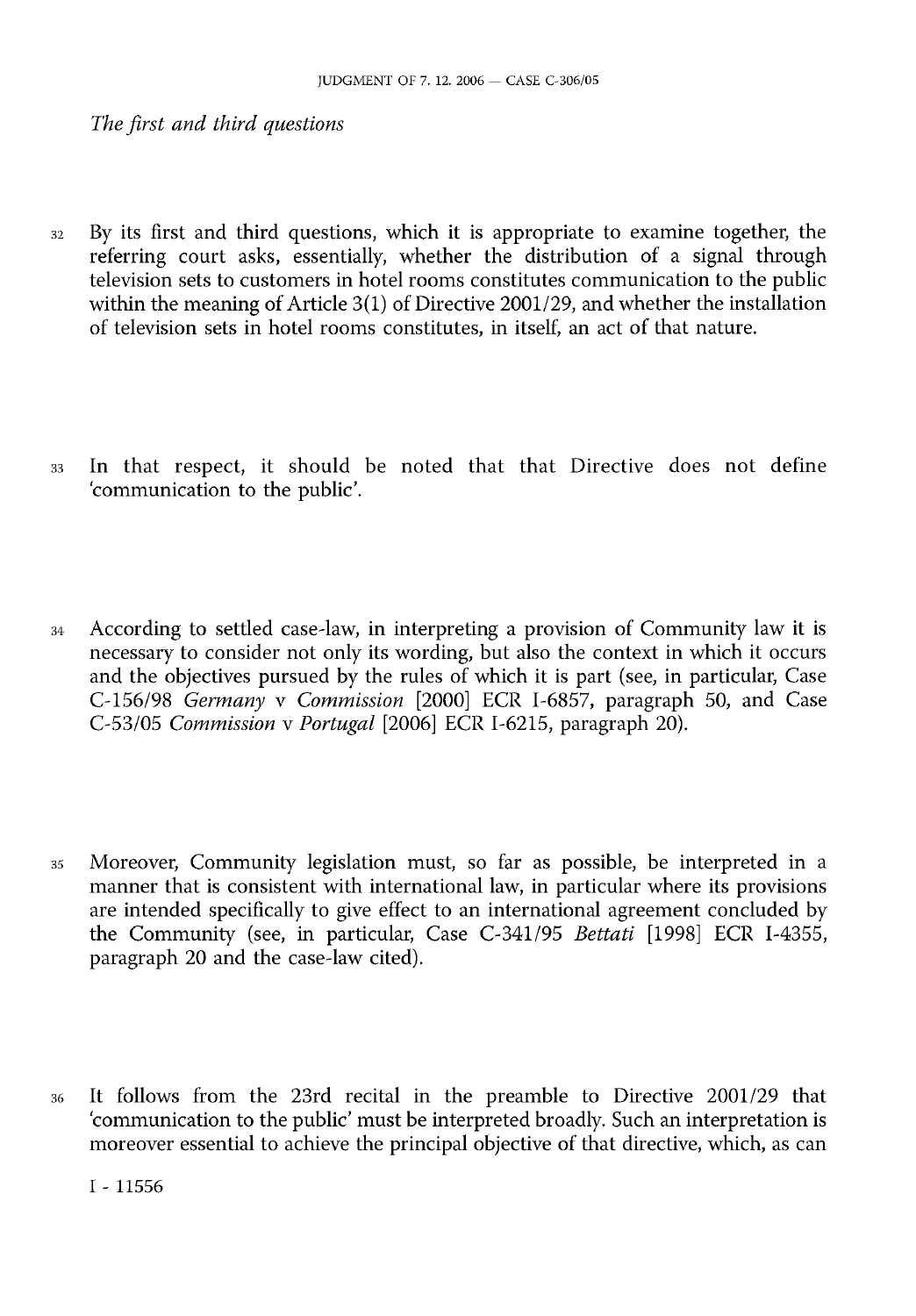be seen from its ninth and tenth recitals, is to establish a high level of protection of, inter alios, authors, allowing them to obtain an appropriate reward for the use of their works, in particular on the occasion of communication to the public.

- <sup>37</sup> The Court has held that, in the context of this concept, the term 'public' refers to an indeterminate number of potential television viewers (Case C-89/04 *Mediakabel* [2005] ECR I-4891, paragraph 30, and Case C-192/04 *Lagardère Active Broadcast* [2005] ECR I-7199, paragraph 31).
- <sup>38</sup> In a context such as that in the main proceedings, a general approach is required, making it necessary to take into account not only customers in hotel rooms, such customers alone being explicitly mentioned in the questions referred for a preliminary ruling, but also customers who are present in any other area of the hotel and able to make use of <sup>a</sup> television set installed there. It is also necessary to take into account the fact that, usually, hotel customers quickly succeed each other. As a general rule, a fairly large number of persons are involved, so that they may be considered to be a public, having regard to the principal objective of Directive 2001/29, as referred to in paragraph 36 of this judgment.
- <sup>39</sup> In view, moreover, of the cumulative effects of making the works available to such potential television viewers, the latter act could become very significant in such a context. It matters little, accordingly, that the only recipients are the occupants of rooms and that, taken separately, they are of limited economic interest for the hotel.
- <sup>40</sup> It should also be pointed out that <sup>a</sup> communication made in circumstances such as those in the main proceedings constitutes, according to Article 11*bis*(1)(ii) of the Berne Convention, a communication made by a broadcasting organisation other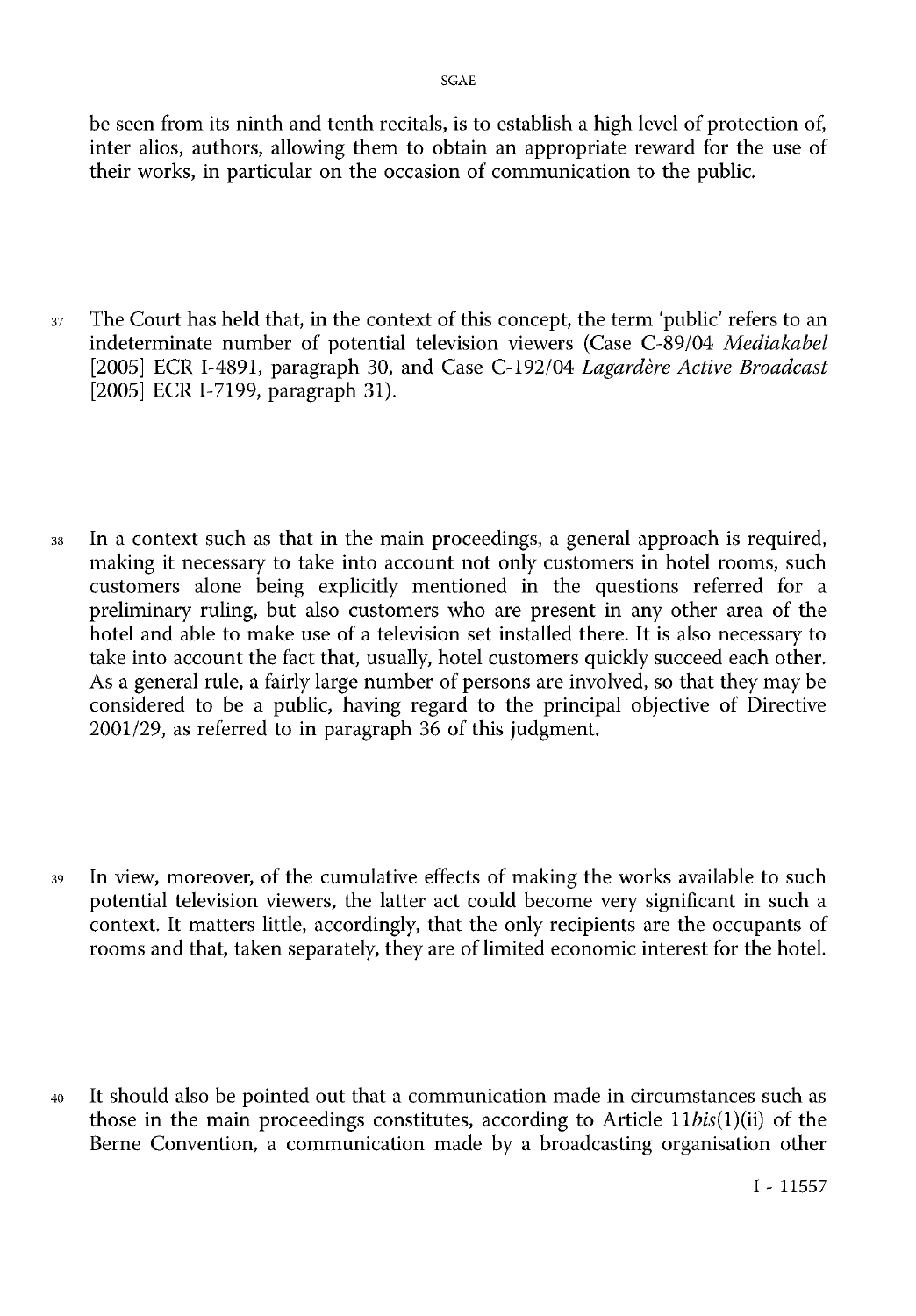than the original one. Thus, such a transmission is made to a public different from the public at which the original act of communication of the work is directed, that is, to a new public.

- <sup>41</sup> As is explained in the Guide to the Berne Convention, an interpretative document drawn up by the WIPO which, without being legally binding, nevertheless assists in interpreting that Convention, when the author authorises the broadcast of his work, he considers only direct users, that is, the owners of reception equipment who, either personally or within their own private or family circles, receive the programme. According to the Guide, if reception is for a larger audience, possibly for profit, a new section of the receiving public hears or sees the work and the communication of the programme via a loudspeaker or analogous instrument no longer constitutes simple reception of the programme itself but is an independent act through which the broadcast work is communicated to a new public. As the Guide makes clear, such public reception falls within the scope of the author's exclusive authorisation right.
- <sup>42</sup> The clientele of a hotel forms such a new public. The transmission of the broadcast work to that clientele using television sets is not just a technical means to ensure or improve reception of the original broadcast in the catchment area. On the contrary, the hotel is the organisation which intervenes, in full knowledge of the consequences of its action, to give access to the protected work to its customers. In the absence of that intervention, its customers, although physically within that area, would not, in principle, be able to enjoy the broadcast work.
- <sup>43</sup> It follows from Article 3(1) of Directive 2001/29 and Article 8 of the WIPO Copyright Treaty that for there to be communication to the public it is sufficient that the work is made available to the public in such a way that the persons forming that public may access it. Therefore, it is not decisive, contrary to the submissions of Rafael and Ireland, that customers who have not switched on the television have not actually had access to the works.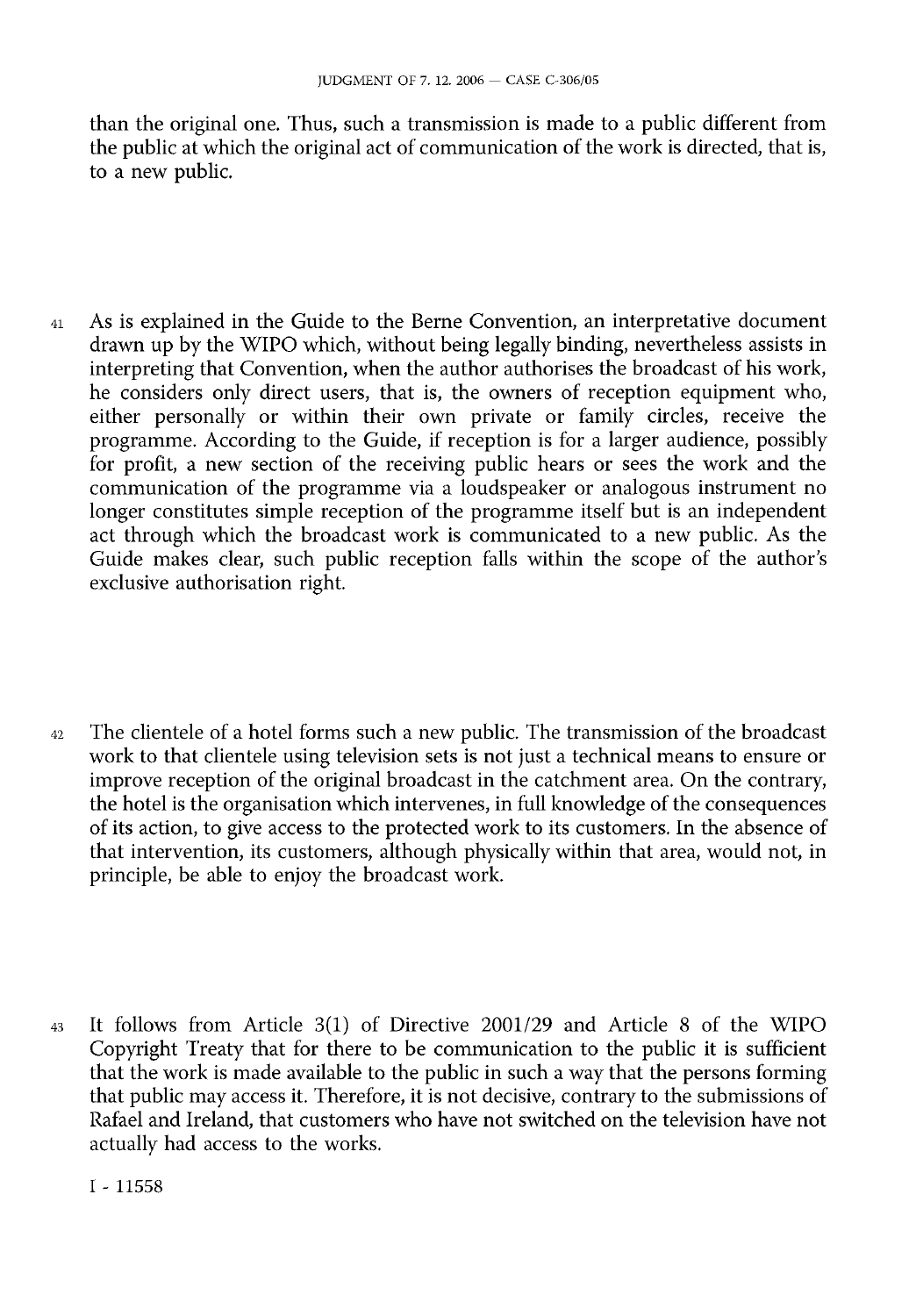<sup>44</sup> Moreover, it is apparent from the documents submitted to the Court that the action by the hotel by which it gives access to the broadcast work to its customers must be considered an additional service performed with the aim of obtaining some benefit. It cannot be seriously disputed that the provision of that service has an influence on the hotel's standing and, therefore, on the price of rooms. Therefore, even taking the view, as does the Commission of the European Communities, that the pursuit of profit is not a necessary condition for the existence of a communication to the public, it is in any event established that the communication is of <sup>a</sup> profit-making nature in circumstances such as those in the main proceedings.

<sup>45</sup> With reference to the question whether the installation of television sets in hotel rooms constitutes, in itself, a communication to the public within the meaning of Article 3(1) of Directive 2001/29, it should be pointed out that the 27th recital in the preamble to that directive states, in accordance with Article 8 of the WIPO Copyright Treaty, that '[t]he mere provision of physical facilities for enabling or making a communication does not in itself amount to communication within the meaning of [that] Directive.'

<sup>46</sup> While the mere provision of physical facilities, usually involving, besides the hotel, companies specialising in the sale or hire of television sets, does not constitute, as such, a communication within the meaning of Directive 2001/29, the installation of such facilities may nevertheless make public access to broadcast works technically possible. Therefore, if, by means of television sets thus installed, the hotel distributes the signal to customers staying in its rooms, then communication to the public takes place, irrespective of the technique used to transmit the signal.

<sup>47</sup> Consequently, the answer to the first and second questions is that, while the mere provision of physical facilities does not as such amount to a communication within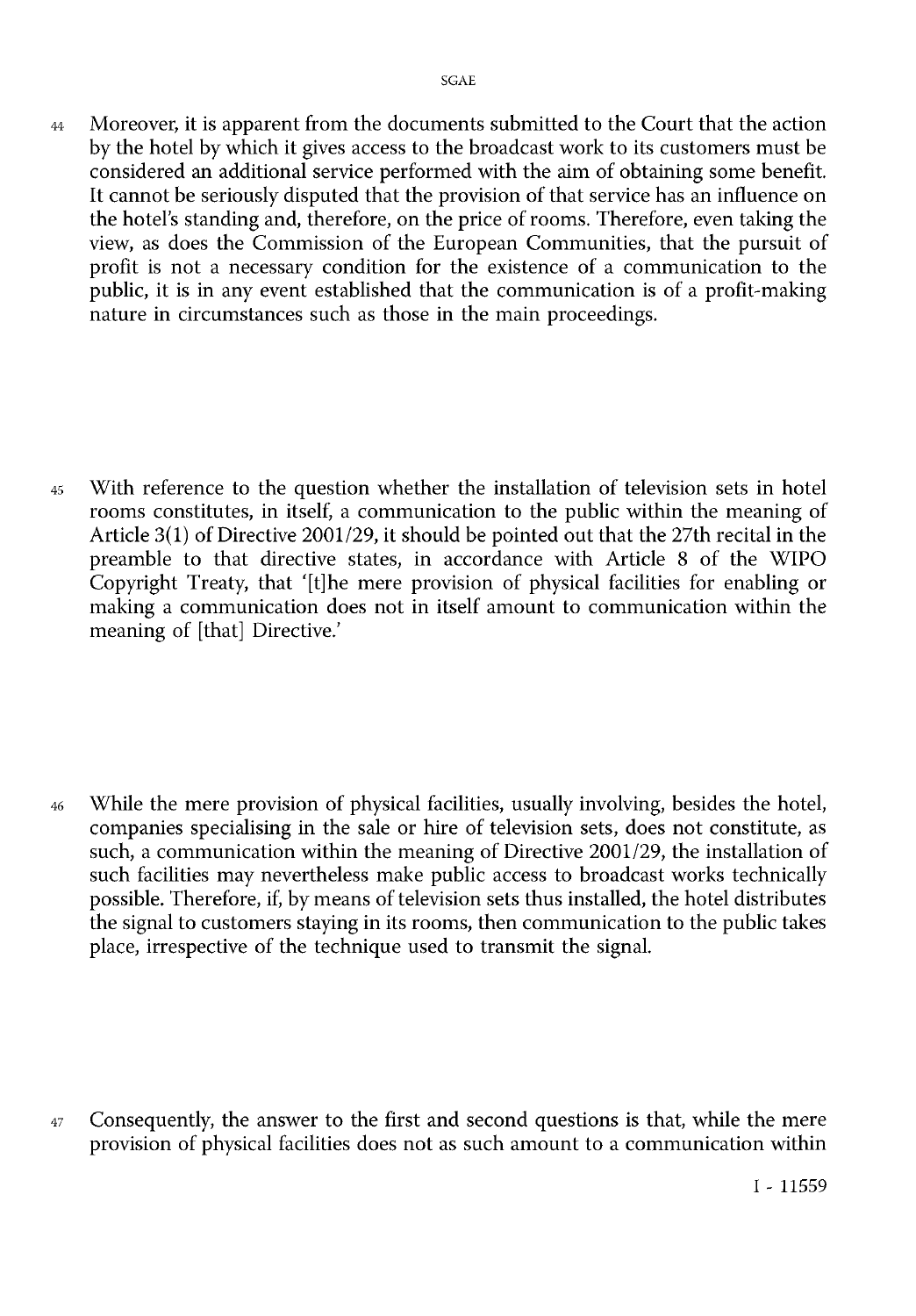the meaning of Directive 2001/29, the distribution of a signal by means of television sets by a hotel to customers staying in its rooms, whatever technique is used to transmit the signal, constitutes communication to the public within the meaning of Article 3(1) of that directive.

*The second question*

<sup>48</sup> By its second question, the referring court asks, essentially, whether the private nature of hotel rooms precludes the communication of a work to those rooms by means of television sets from constituting communication to the public within the meaning of Article 3(1) of Directive 2001/29.

<sup>49</sup> In that respect, Ireland submits that communication or making available of works in the private context of hotel rooms should be distinguished from the same acts which take place in public areas of the hotel. This argument cannot however be accepted.

<sup>50</sup> It is apparent from both the letter and the spirit of Article 3(1) of Directive 2001/29 and Article 8 of the WIPO Copyright Treaty — both of which require authorisation by the author not for retransmissions in a public place or one which is open to the public but for communications by which the work is made accessible to the public — that the private or public nature of the place where the communication takes place is immaterial.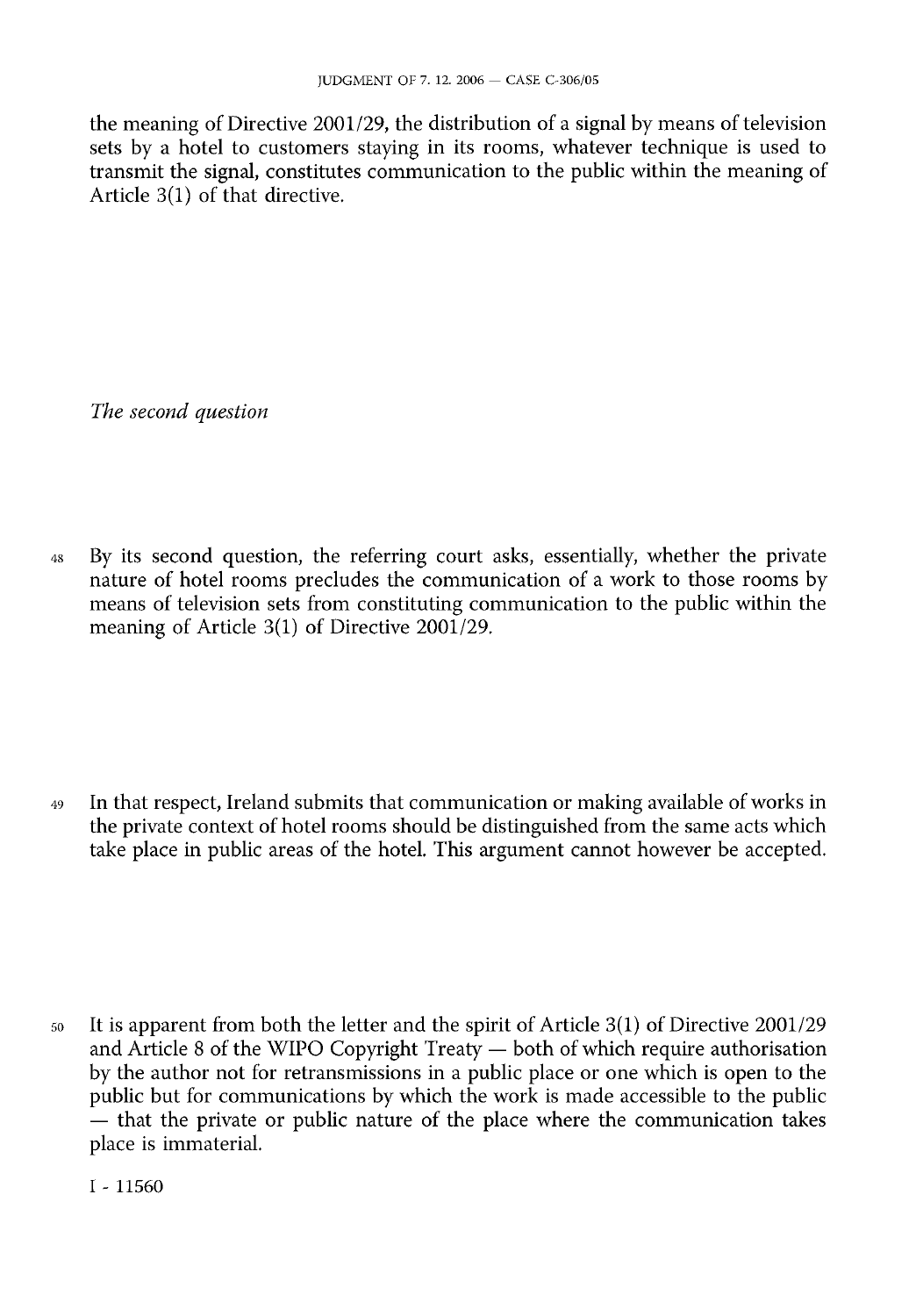<sup>51</sup> Moreover, according to the provisions of Directive 2001/29 and of the WIPO Copyright Treaty, the right of communication to the public covers the making available to the public of works in such a way that they may access them from a place and at a time individually chosen by them. That right of making available to the public and, therefore, of communication to the public would clearly be meaningless if it did not also cover communications carried out in private places.

<sup>52</sup> In support of the argument concerning the private nature of hotel rooms, Ireland also invokes the European Convention for the Protection of Human Rights and Fundamental Freedoms, signed in Rome on 4 November 1950 ('the ECHR'), and in particular its Article 8, which prohibits any arbitrary or disproportionate interference by a public authority in the sphere of private activity. However, this argument cannot be accepted either.

<sup>53</sup> In that respect, it should be pointed out that Ireland does not make clear who, in <sup>a</sup> context such as that of the main proceedings, would be the victim of such an arbitrary or disproportionate intervention. Ireland can hardly have in mind the customers who benefit from the signal which they receive and who are under no obligation to pay the authors. Nor can the victim be the hotel since, even though it must be concluded that the hotel is obliged to make such payment, it cannot claim to be a victim of an infringement of Article 8 of the ECHR in so far as the rooms, once made available to its customers, cannot be considered as coming within its private sphere.

<sup>54</sup> Having regard to all of the foregoing considerations, the answer to the second question is that the private nature of hotel rooms does not preclude the communication of a work by means of television sets from constituting communication to the public within the meaning of Article 3(1) of Directive 2001/29.